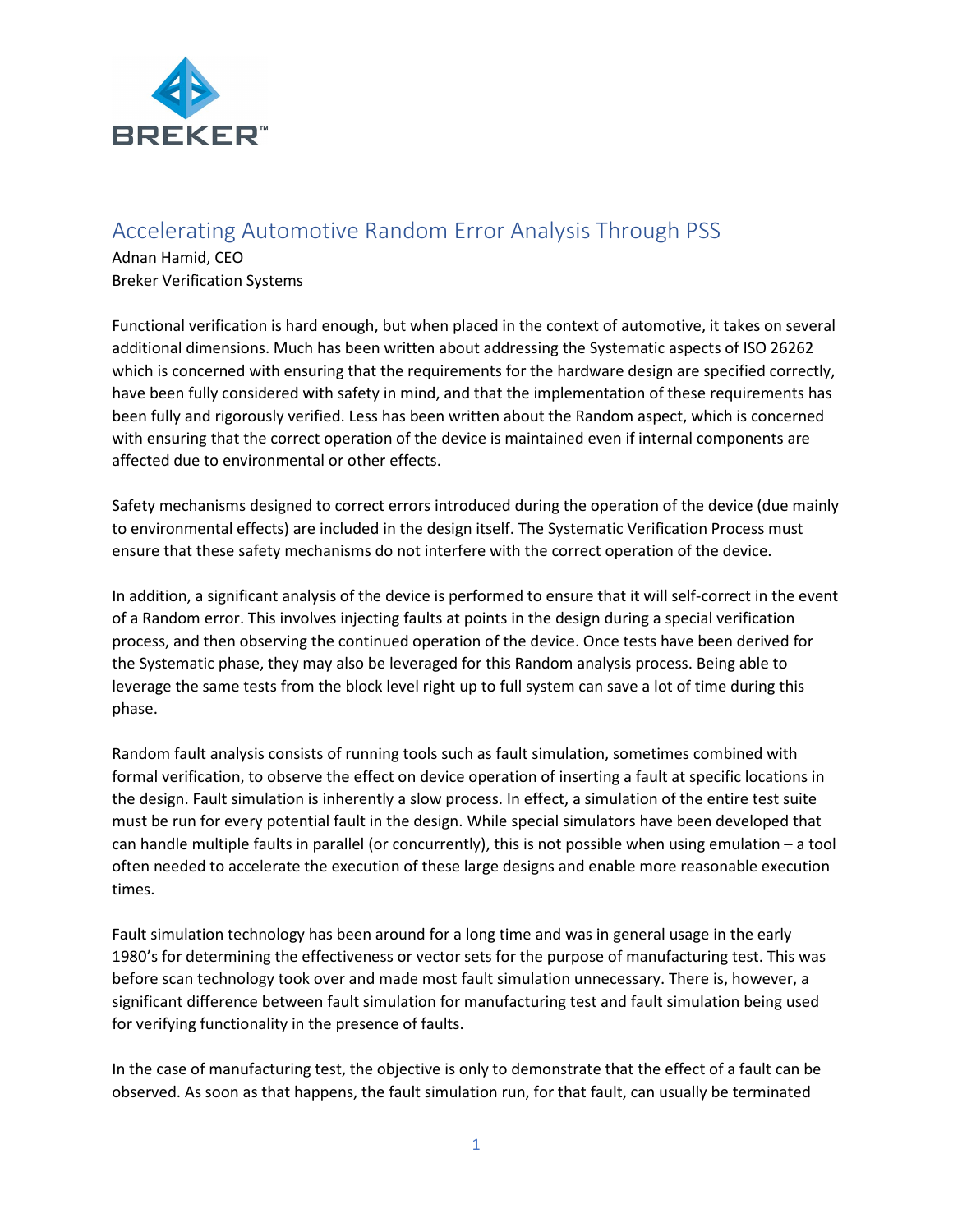because continuing the run would provide no additional information. But with ensuring continued safety under a random error, the test has to be continued until no effect of the fault remains in the design.

Given a normal UVM type of methodology, this is impossible to determine and so all tests would have to run to completion. With a PSS flow, which employs continuous checking of intermediate results, it is likely that methodologies could be developed that would allow tests to terminate earlier, thus speeding up the analysis.

The total number of faults, even if using a simple stuck-at fault model is huge. It is effectively impossible to perform a fault simulation for every fault. Many faults can be collapsed, and it can be proven that if one particular fault can be detected, then a number of other faults would also exhibit exactly the same symptoms and thus only a single example has to be run. The number of faults, however, remains too large to be considered.

In the 2000s, technology was developed to assess the quality of testbenches. It was argued that a statistical sample could be used with high confidence, and techniques were developed to find the highquality faults that, if those were found, would be a good indicator that many other simpler faults would also be found. In this manner, high confidence could be achieved with a much smaller total number of faults being simulated.



Path Constraints Applied Across a PSS Graph

The other side of this is ensuring that the stimulus used for these runs is as compact as possible. This means that every step in every test has to be as unique as possible. The better this stimulus is at targeting faults, the more efficient the analysis will be. PSS has a significant advantage over UVM in that tests synthesized from a PSS model understand sequentiality in the design, and scenarios define actual activity that are meant to be observed in the design. There is thus no stimulus activity that does not cause something important to happen in the design, unlike tests generated from a UVM generator.